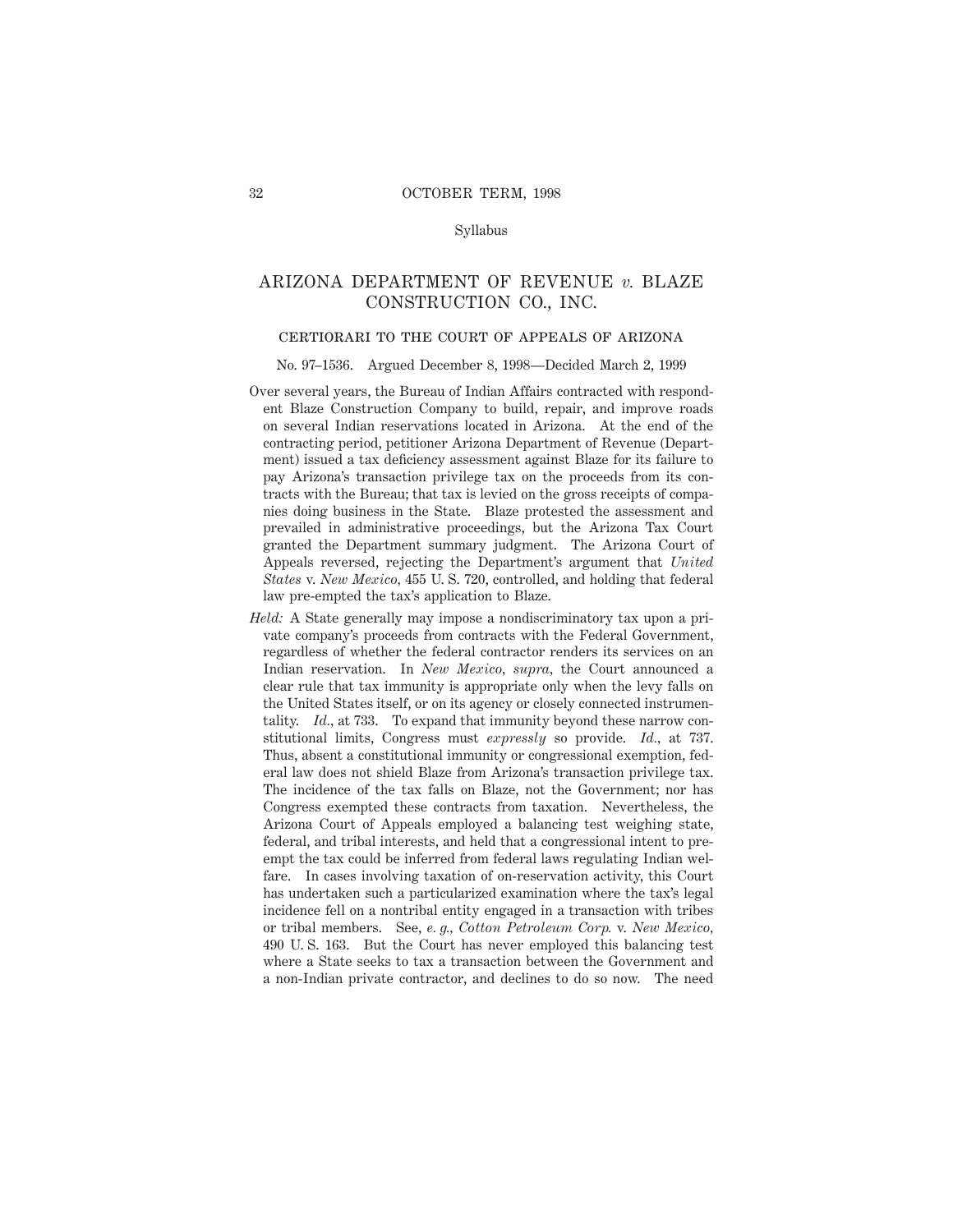### Syllabus

to avoid litigation and to ensure efficient tax administration counsels in favor of a bright-line standard for taxing federal contracts, regardless of whether the contracted-for activity takes place on Indian reservations. Moreover, the political process is uniquely adapted to accommodating the interests implicated by state taxation of federal contractors. *New Mexico, supra,* at 738. The decision whether to exempt Blaze from the tax rests with Arizona and Congress, not this Court. Pp. 35–39.

190 Ariz. 262, 947 P. 2d 836, reversed and remanded.

Thomas, J., delivered the opinion for a unanimous Court.

*Patrick Irvine,* Assistant Attorney General of Arizona, argued the cause for petitioner. With him on the briefs were *Grant Woods,* Attorney General, *C. Tim Delaney,* Solicitor General, and *Carter G. Phillips.*

*Beth S. Brinkmann* argued the cause for the United States as *amicus curiae* urging reversal. With her on the brief were *Solicitor General Waxman, Assistant Attorney General Schiffer, Deputy Solicitor General Kneedler, Roy W. McLeese III,* and *Elizabeth Ann Peterson.*

*Bruce C. Smith* argued the cause for respondent. With him on the brief was *Lat J. Celmins.*\*

<sup>\*</sup>Briefs of *amici curiae* urging reversal were filed for the State of California et al. by *Daniel E. Lungren,* Attorney General of California, and *Thomas F. Gede,* Special Assistant Attorney General, and by the Attorneys General for their respective States as follows: *Gale A. Norton* of Colorado, *Robert A. Butterworth* of Florida, *Alan G. Lance* of Idaho, *Thomas J. Miller* of Iowa, *Frank J. Kelley* of Michigan, *Joseph P. Mazurek* of Montana, *Frankie Sue Del Papa* of Nevada, *Dennis C. Vacco* of New York, *Heidi Heitkamp* of North Dakota, *Mark Barnett* of South Dakota, *Jan Graham* of Utah, and *James E. Doyle* of Wisconsin; and for the National Conference of State Legislatures et al. by *Richard Ruda* and *James I. Crowley.*

Briefs of *amici curiae* urging affirmance were filed for the Gila River Indian Community by *Rodney B. Lewis;* for the Navajo Nation by *Marcelino R. Gomez;* for the San Carlos Apache Indian Tribe by *Richard T. Treon;* and for Frank Adson et al. by *Tracy A. Labin* and *Melody L. McCoy.*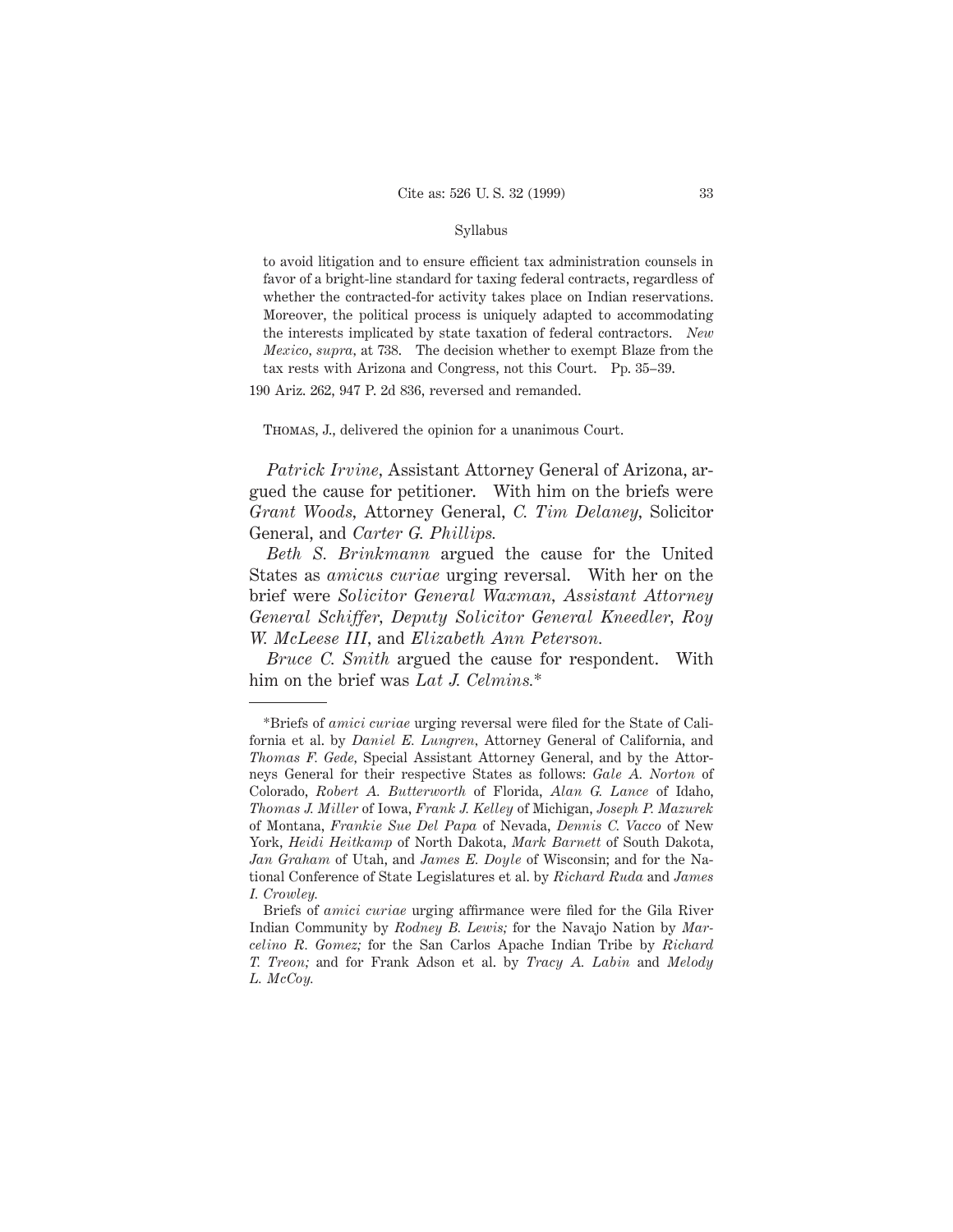# Justice Thomas delivered the opinion of the Court.

In *United States* v. *New Mexico,* 455 U. S. 720 (1982), we held that a State generally may impose a nondiscriminatory tax upon a private company's proceeds from contracts with the Federal Government. This case asks us to determine whether that same rule applies when the federal contractor renders its services on an Indian reservation. We hold that it does.

Under the Federal Lands Highways Program, 23 U. S. C. § 204, the Federal Government finances road construction and improvement projects on federal public roads, including Indian reservation roads. Various federal agencies oversee the planning of particular projects and the allocation of funding to them. §§ 202(d), 204. The Commissioner of Indian Affairs has the responsibility to "plan, survey, design and construct" Indian reservation roads. 25 CFR § 170.3 (1998).

Over a several-year period, the Bureau of Indian Affairs contracted with Blaze Construction Company to build, repair, and improve roads on the Navajo, Hopi, Fort Apache, Colorado River, Tohono O'Odham, and San Carlos Apache Indian Reservations in Arizona. Blaze is incorporated under the laws of the Blackfeet Tribe of Montana and is owned by a member of that Tribe. But, as the company concedes, Blaze is the equivalent of a non-Indian for purposes of this case because none of its work occurred on the Blackfeet Reservation. Brief in Opposition 2, n. 1; see *Washington* v. *Confederated Tribes of Colville Reservation,* 447 U. S. 134, 160–161 (1980).

At the end of the contracting period, the Arizona Department of Revenue (Department) issued a tax deficiency assessment against Blaze for its failure to pay Arizona's transaction privilege tax on the proceeds from its contracts with the Bureau; that tax is levied on the gross receipts of compa-

I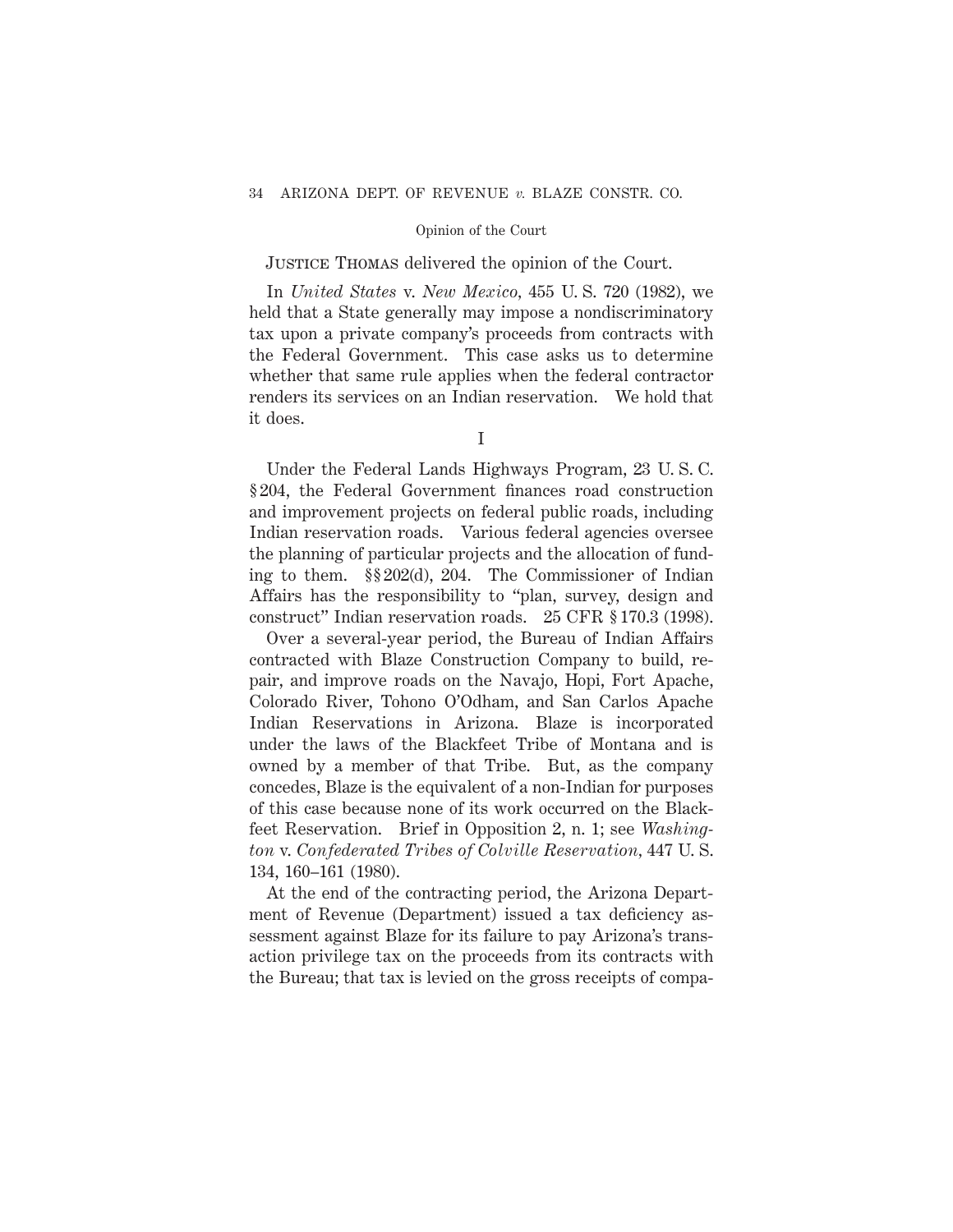nies doing business in the State.<sup>1</sup> See Ariz. Rev. Stat. Ann. §§ 42–1306, 42–1310.16 (1991). Blaze protested the assessment and prevailed at the end of administrative proceedings, but, on review, the Arizona Tax Court granted summary judgment in the Department's favor. The Arizona Court of Appeals reversed. 190 Ariz. 262, 947 P. 2d 836 (1997). It rejected the Department's argument that our decision in *New Mexico, supra,* controlled the case and held that federal law pre-empted the application of Arizona's transaction privilege tax to Blaze. The Arizona Supreme Court denied the Department's petition for review, with one justice voting to grant the petition. We granted certiorari, 523 U. S. 1117 (1998), and now reverse.

II

In *New Mexico,* we considered whether a State could impose gross receipts and use taxes on the property, income, and purchases of private federal contractors. To remedy "the confusing nature of our precedents" in this area, 455 U. S., at 733, we announced a clear rule:

"[T]ax immunity is appropriate in only one circumstance: when the levy falls on the United States itself, or on an agency or instrumentality so closely connected to the Government that the two cannot realistically be viewed as separate entities, at least insofar as the activity being taxed is concerned." *Id.,* at 735.

We reasoned that this "narrow approach" to the scope of governmental tax immunity "accord[ed] with competing constitutional imperatives, by giving full range to each sovereign's taxing authority." *Id.,* at 735–736 (citing *Graves* v. *New York ex rel. O'Keefe,* 306 U. S. 466, 483 (1939)). For that immunity to be expanded beyond these "narrow constitu-

<sup>&</sup>lt;sup>1</sup>The Department initially also sought to tax Blaze's proceeds from contracts with tribal housing authorities but eventually dropped its claim. We therefore have no occasion to consider Blaze's tax liability with respect to those contracts.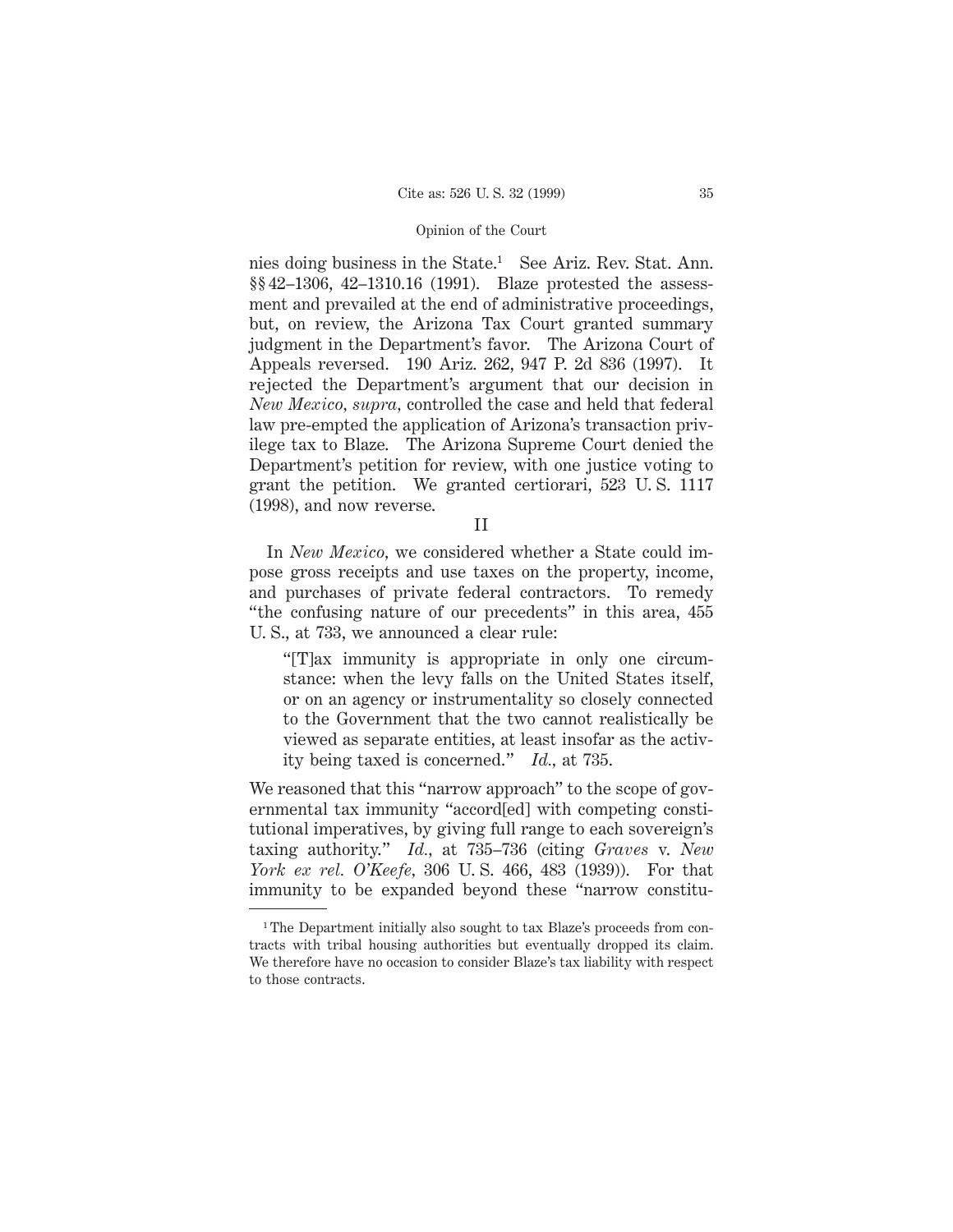tional limits," we explained that Congress must "take responsibility for the decision, by so *expressly* providing as respects contracts in a particular form, or contracts under particular programs." 455 U. S., at 737 (emphasis added); see also *Carson* v. *Roane-Anderson Co.,* 342 U. S. 232, 234 (1952). Applying those principles, we upheld each of the taxes at issue in that case because the legal incidence of the taxes fell on the contractors, not the Federal Government; the contractors could not be considered agencies or instrumentalities of the Federal Government; and Congress had not expressly exempted the contractors' activities from taxation but, rather, had expressly repealed a pre-existing statutory exemption. See *New Mexico,* 455 U. S., at 743–744.

These principles control the resolution of this case. Absent a constitutional immunity or congressional exemption, federal law does not shield Blaze from Arizona's transaction privilege tax. See *id.,* at 737; *James* v. *Dravo Contracting Co.,* 302 U. S. 134, 161 (1937). The incidence of Arizona's transaction privilege tax falls on Blaze, not the Federal Government. Blaze does not argue that it is an agency or instrumentality of the Federal Government, and *New Mexico*'s clear rule would have foreclosed any such argument under these circumstances. Nor has Congress exempted these contracts from taxation. Cf. *Carson, supra,* at 234.

Nevertheless, the Arizona Court of Appeals held (and Blaze urges here) that the tax cannot be applied to activities taking place on Indian reservations.<sup>2</sup> After it employed a

<sup>2</sup> Blaze also appears to argue that Arizona's tax infringes on the Tribes' right to make their own decisions and be governed by them and that this is sufficient, by itself, to preclude application of Arizona's tax. See *Williams* v. *Lee,* 358 U. S. 217, 220 (1959). Our decisions upholding state taxes in a variety of on-reservation settings squarely foreclose that argument. See, *e. g., Washington* v. *Confederated Tribes of Colville Reservation,* 447 U. S. 134, 156 (1980); *Moe* v. *Confederated Salish and Kootenai Tribes of Flathead Reservation,* 425 U. S. 463, 483 (1976).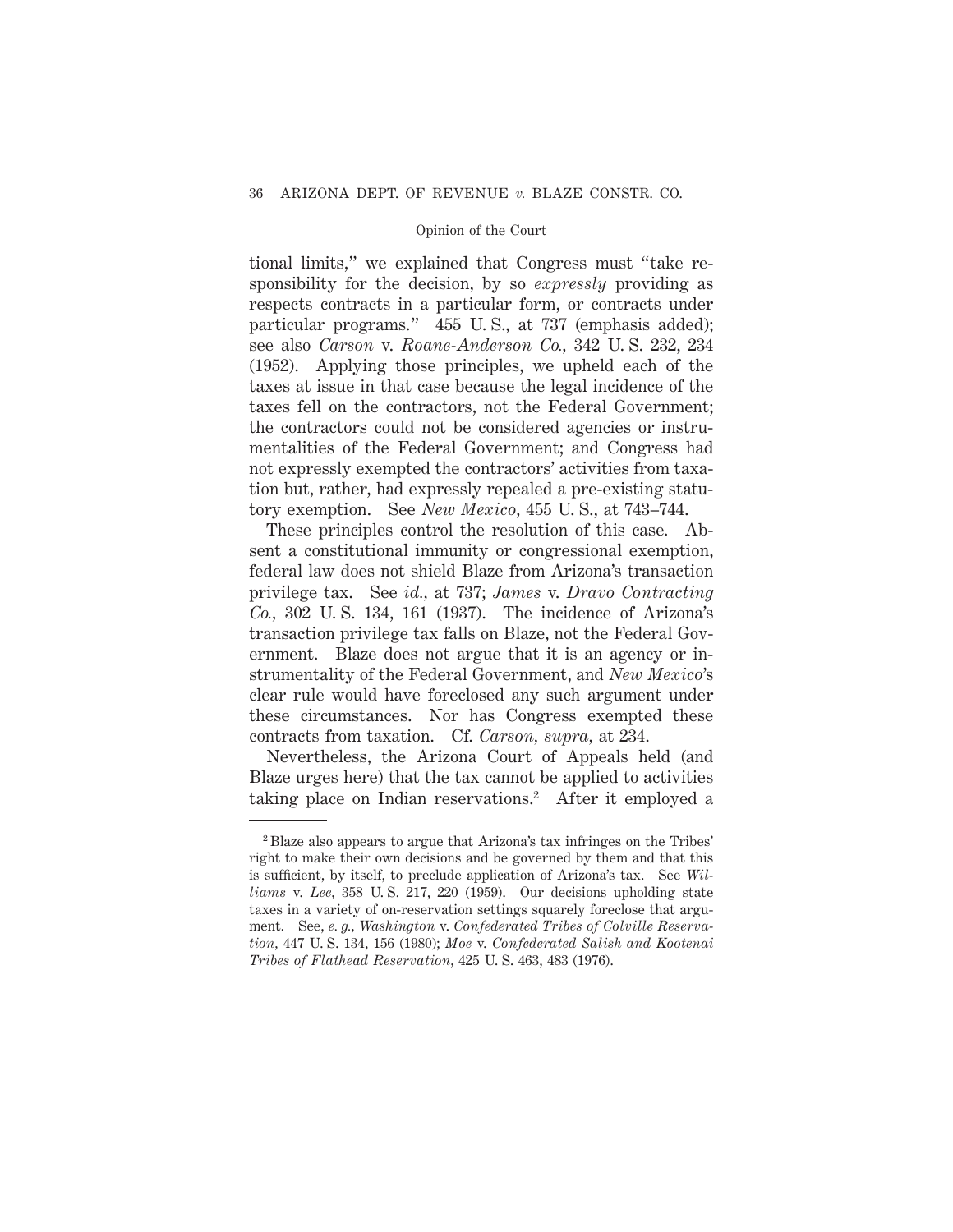balancing test "weighing the respective state, federal, and tribal interests," *Cotton Petroleum Corp.* v. *New Mexico,* 490 U. S. 163, 177 (1989), the court below held that a congressional intent to pre-empt Arizona's tax could be inferred from federal laws regulating the welfare of Indians. In cases involving taxation of on-reservation activity, we have undertaken this "particularized examination," *Ramah Navajo School Bd., Inc.* v. *Bureau of Revenue of N. M.,* 458 U. S. 832, 838 (1982), where the legal incidence of the tax fell on a nontribal entity engaged in a transaction with tribes or tribal members. See, *e. g., Cotton Petroleum Corp., supra,* at 176–187 (state severance tax imposed on non-Indian lessee's production of oil and gas); *Ramah, supra,* at 836–846 (state gross receipts tax imposed on private contractor's proceeds from contract with tribe for school construction); *Central Machinery Co.* v. *Arizona Tax Comm'n,* 448 U. S. 160, 165–166 (1980) (tax imposed on sale of farm machinery to tribe); *White Mountain Apache Tribe* v. *Bracker,* 448 U. S. 136, 144–153 (1980) (motor carrier license and use fuel taxes imposed on logging and hauling operations pursuant to contract with tribal enterprise). But we have never employed this balancing test in a case such as this one where a State seeks to tax a transaction between the Federal Government and its non-Indian private contractor.

We decline to do so now. Interest balancing in this setting would only cloud the clear rule established by our decision in *New Mexico.* The need to avoid litigation and to ensure efficient tax administration counsels in favor of a bright-line standard for taxation of federal contracts, regardless of whether the contracted-for activity takes place on Indian reservations. Cf. *Oklahoma Tax Comm'n* v. *Chickasaw Nation,* 515 U. S. 450, 458–459 (1995); *County of Yakima* v. *Confederated Tribes and Bands of Yakima Nation,* 502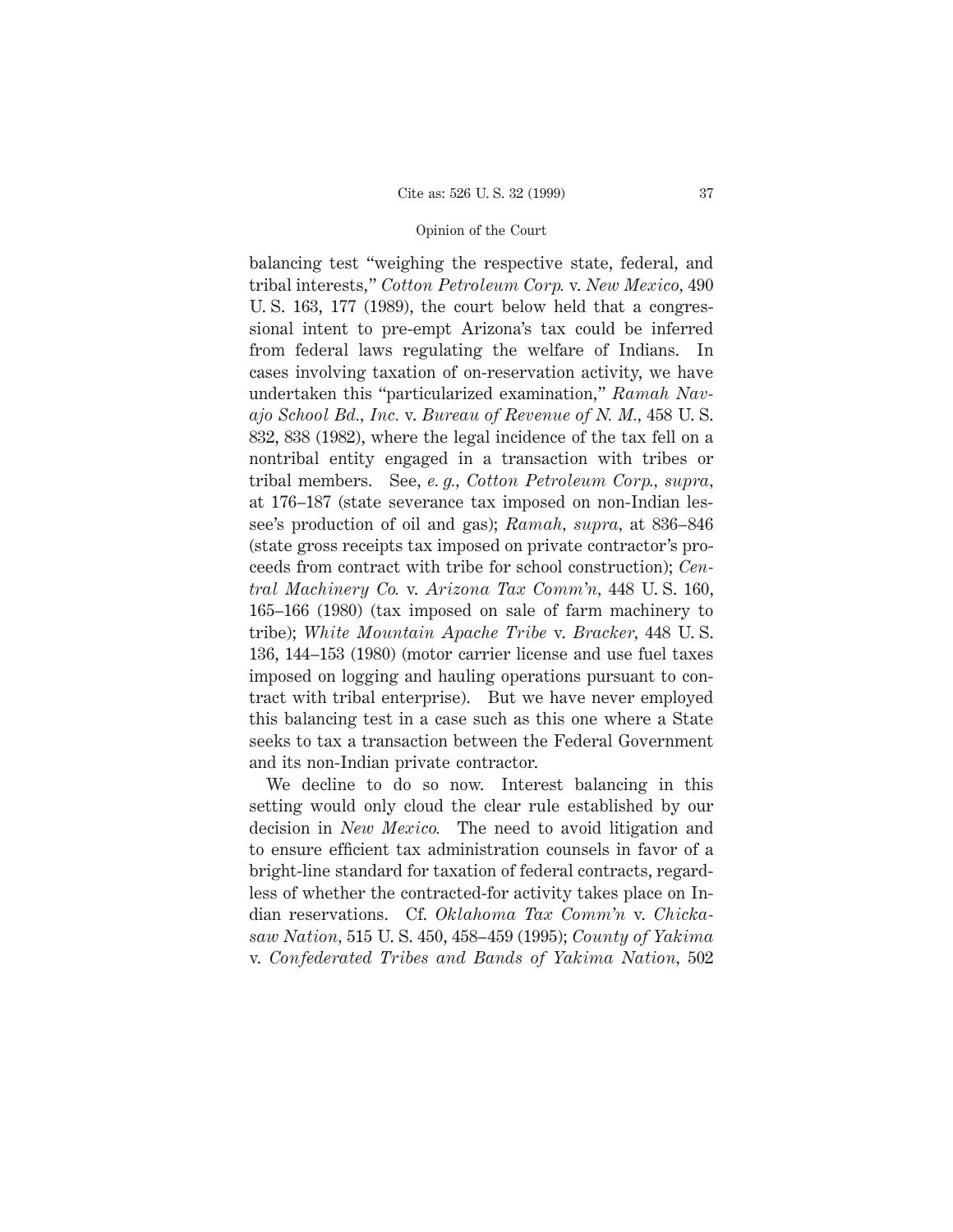U. S. 251, 267–268 (1992).<sup>3</sup> Moreover, as we recognized in *New Mexico,* the "political process is 'uniquely adapted to accommodating'" the interests implicated by state taxation of federal contractors. 455 U. S., at 738 (quoting *Massachusetts* v. *United States,* 435 U. S. 444, 456 (1978) (plurality opinion)). Accord, *Washington* v. *United States,* 460 U. S. 536, 546 (1983). Whether to exempt Blaze from Arizona's transaction privilege tax is not our decision to make; that decision rests, instead, with the State of Arizona and with Congress.

Our conclusion in no way limits the Tribes' ample opportunity to advance their interests when they choose to do so. Under the Indian Self-Determination and Education Assistance Act, 88 Stat. 2203, 25 U. S. C. § 450 *et seq.* (1994 ed. and Supp. III), a tribe may request the Secretary of Interior to enter into a self-determination contract "to plan, conduct, and administer programs or portions thereof, including construction programs." § 450f(a)(1). Where a tribe enters into such a contract, it assumes greater responsibility over the management of the federal funds and the operation of certain federal programs. See, *e. g.,* 25 CFR § 900.3(b)(4) (1998). Here, the Tribes on whose reservations Blaze's work was performed have not exercised this option, and the Federal Government has retained contracting responsibility. Because the Tribes in this case have not assumed this responsibility, we have no occasion to consider whether the Indian pre-emption doctrine would apply when Tribes choose to take a more direct and active role in administering the

<sup>3</sup> Indeed, a recent decision by the New Mexico Supreme Court illustrates the perils of a more fact-intensive inquiry. See *Blaze Constr. Co., Inc.* v. *Taxation and Revenue Dept. of New Mexico,* 118 N. M. 647, 884 P. 2d 803 (1994), cert. denied, 514 U. S. 1016 (1995). In that case, also involving the imposition of a tax on the gross receipts of Blaze's federal contracts, the New Mexico Supreme Court applied the balancing test in *Cotton Petroleum Corp.* v. *New Mexico,* 490 U. S. 163 (1989), and reached the exact opposite conclusion from the Arizona Court of Appeals. 118 N. M., at 652–653, 884 P. 2d, at 808–809.